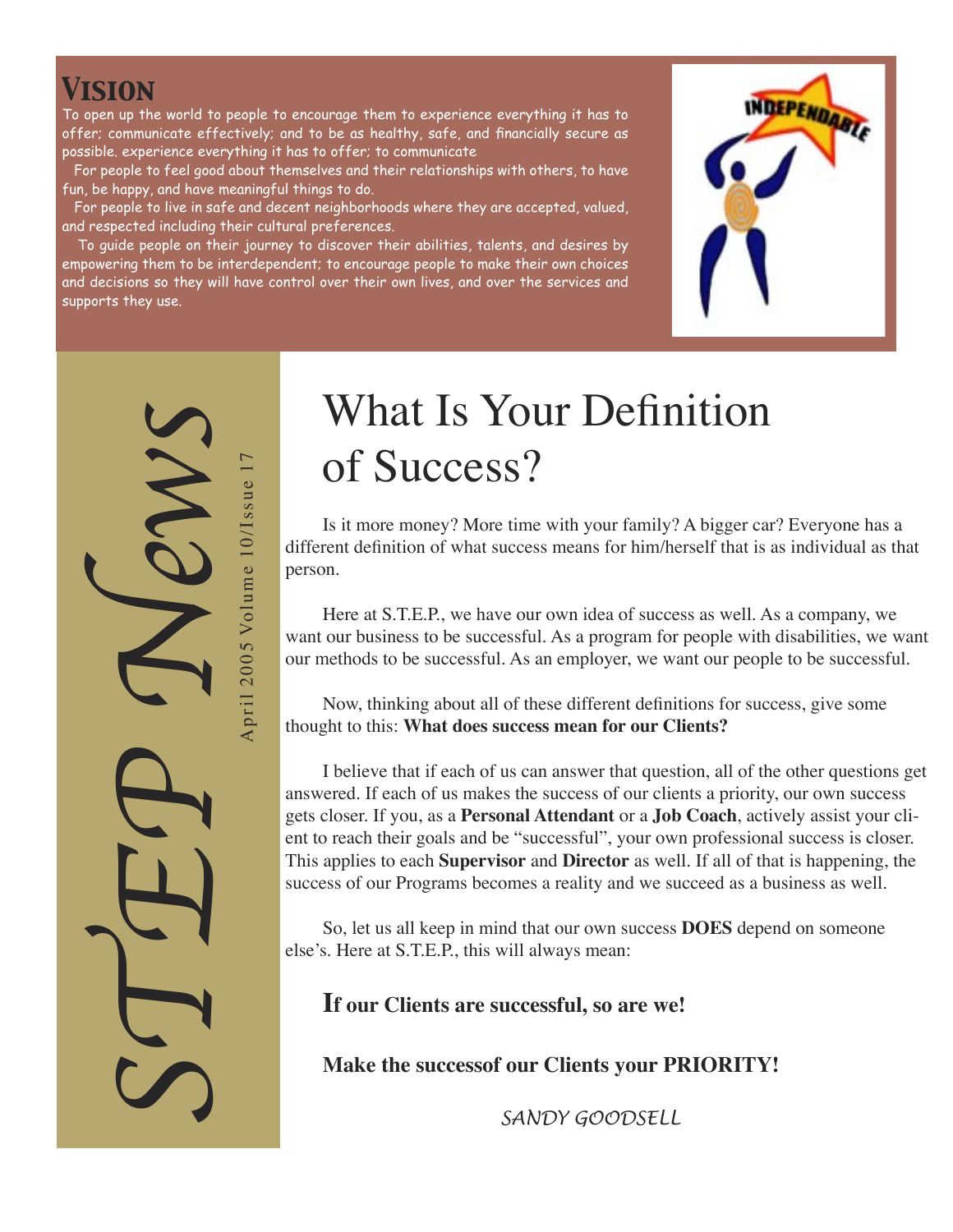

Thank you-Shannon Alioto and her crew for the wonderful job they did at the Annadale apt. You are doing great work! Keep it up! Mike Martin: Creating an ILS theme song! It is fabulous!

Gina Thayer -for filling in at the last minute

*Thankyou- Anissa for taking Terry swimming and she has also done great with her weight!*

Doug Findlay: Thank you for planning and preparing a wonderful birthday

party for Travis. I know he really appreciated it!

Thank-you from Tina Harris for all who have helped her at home. She really appreciates it.

*Thanks to all of the Job Coaches who have been there for their Clients.*

Annette Boyd- for advocating for her client

Mike Martin and Mike Bachman and Diane Benton: Thanks for all your

flexibility with all the recent caseload changes.

Thanks to Matt Waters, darrel Utley, Xavier Charles for the respect that you have shown and being there for Tom C.

*Thanks to Tom C. for working hard at crushing all those cans. We are appreciative.*

The ILS UNIT: Thank you for creating and maintaining such a wonderful and positive team environment.

Thanks to all the Day Program Subs. You have been a great help.

Thanks to all staff for being supportive to Leah Curtis

*Thanks to John Jeter for following through with your clients health needs.*

Katherine Cavanaugh- for covering shifts at the last minute

Sheila Howse-Motley for being so flexible wand available for Robert Kilmer

Lorraine Richards- for using improved communication with your coordinator and client

Jude De La Concepcion-for all the excellent training you provided at ISP training

Beth Joiner for truly supporting STEPs Value that our work should be driven by the wants, needs, and preferences of the people we support

Darvis Hale- for being so flexible and helpful

- Bobby Jean Smith -for great communication with her new coordinator
- Mindy Lee- for taking a weekend with Tara
- David Smith and Veronica Avery -for all your hard work with Joey
- Steve Austin- for filling in with Allen last weekend
- Brenda Burns -for filling shifts when we need you to

P

Thank-you -to the individuals at S.T.E.P. (you know who you are) that were supportive to Charlene during her health situation. She is extremely appreciative and comforted by such wonderful friends and co-workers.

 I would just like to thank all of our clients for enabling us to be a part of their lives because we learn so much from them and they enhance our lives so much. And for some of us we find so much of what we have been searching for, for so long.

And also all of the staff at the office you guys are great. No matter what no matter how you guys get it done and it is appreciated SO MUCH!

# **Happy Birthday**

Brian Parr 5/1 Rachel Allen-Coldwell  $5/2$ June Klock 5/2 Rebekah Byng 5/3 Cory Ross 5/4 Michelle Johnson 5/4 Angela Fraizer 5/7 Stellina Nava 5/8 Jennifer Alloway 5/8 Aaron Hill 5/8 Jeff thompson 5/9 Gary Croker 5/11 Mathew Miller 5/13 Andrea Pettus 5/14 Charlene Rhodes 5/14 Suzane Sarrette 5/15 Jamie Wallis 5/17 Alexander Vasquez 5/17 Alesia Jepsen 5/17 Jessica Harmon 5/18 Stephanie Sgro 5/20 Jamie Christopher 5/21 Brooke Christenson 5/23 Donna Wymer 5/25 Mike Miller 5/25 Alexander Diaz 5/27 Pamela Longhurst 5/27 George Myers 5/27 Rochelle Tambornini 5/28 John Jeter 5/28 Richard Torrey 5/28 Misty Webb 5/30 Kirsten Carmichael 5/30 Sally Gomez 5/31 Mary Sampson 5/31



T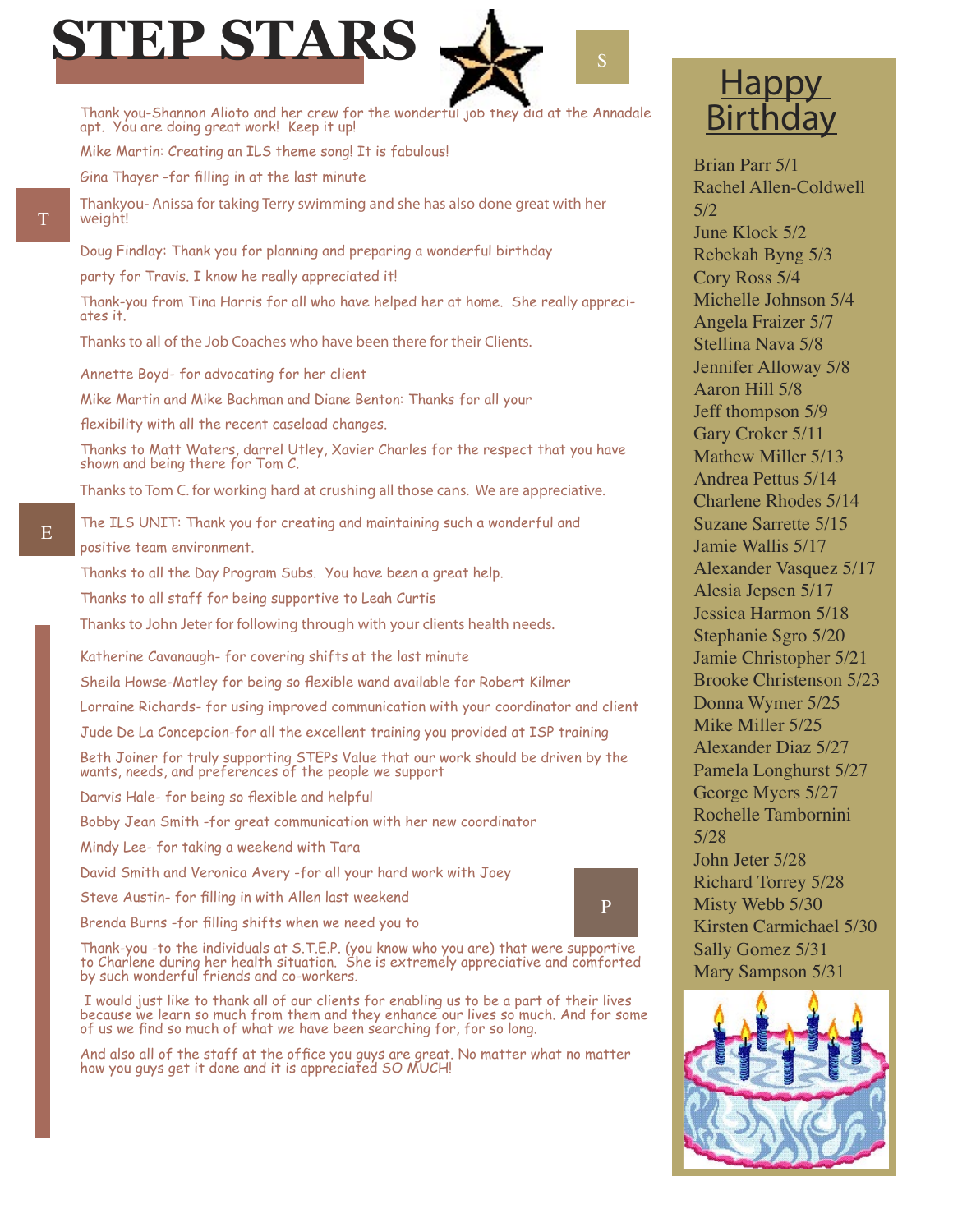# Human Resources

## Meetings for Right Path Advisors:

 *This is a brand new benefit offered by STEP! On April 28th we will be holding two meetings, at 11:00am and at 2:30pm for employees to get information and sign up for a Right Path Advisor. This is a personal advisor to assist you in your retirement and* 

*401k planning. Please plan to attend one of the meetings. The meetings are open to all of you that are currently contributing to the 401k plan, and to all of you that are eligible to contribute, but have decided not to yet. We look forward to seeing you there!* 

# Benefits information:

*Some of you have asked about the changes to the Kaiser prescription coverage. Effective 2-1-05 the copays changed to \$10.00 for a 30 day supply of generic drugs, \$20.00 for a 30 day supply of a name brand drugs. (In the past, it was for a 100 day supply) You can get a much better price using Mail Order Pharmacy (MOP). Using the MOP you can get a 100 day supply of*

*generic drugs for \$20 and a name brand drug for \$40. Any Kaiser pharmacy can give you details about how to use the MOP. Hopefully this information will help you navigate and get the most cost effective coverage for yourselves*

*and your families.*

 *Patti Dixon*

 $S^{\dagger}$ 

T

E

# ASK LISA

#### *QUESTION:*

 *How do you figure out who goes on IHSS and the amount of hours?*

#### *ANSWER:*

 *IHSS "assigned " hours are first based on Seniority (Time worked here at STEP).*

 *Those who have worked here the least amount of time are assigned the IHSS hours first, and for all of their hours. Then, the next person with the next least amount of seniority, and so on and so on.*

*The actual hours that you are assigned are based on the scheduled hours you are working with the client. Your SLS Coordinator turns in schedules to me when changes in schedules occur.*

 *" Thank You for your questions!"*

 *Lisa Barrows \*\*\*\*\*\*\*\*\*\*\*\*\*\*\*\*\*\*\*\*\*\*\*\*\*\*\*\*\*\*\*\*\*\*\*\*\*\*\*\* C . A . C . THE NEXT CONCUMER ADVISORY COMMITTEE (C.A.C.) MEETING IS ON MAY 16TH, 2005. IT BEGINS AT 3:00 PM AND ENDS AT 5:00 PM AT THE S.T.E.P. OFFICE. LOOK FORWARD TO SEEING YOU THERE!*





LOOK FOR MORE HUMAN RESOURCE INFOR-MATION THROUGHOUT THIS NEWSLETTER

*\*\*\*\*\*\*\*\*\*\*\*\*\*\*\*\*\*\*\*\*\*\*\*\*\*\*\*\*\*\*\*\*\*\*\*\*\*\*\**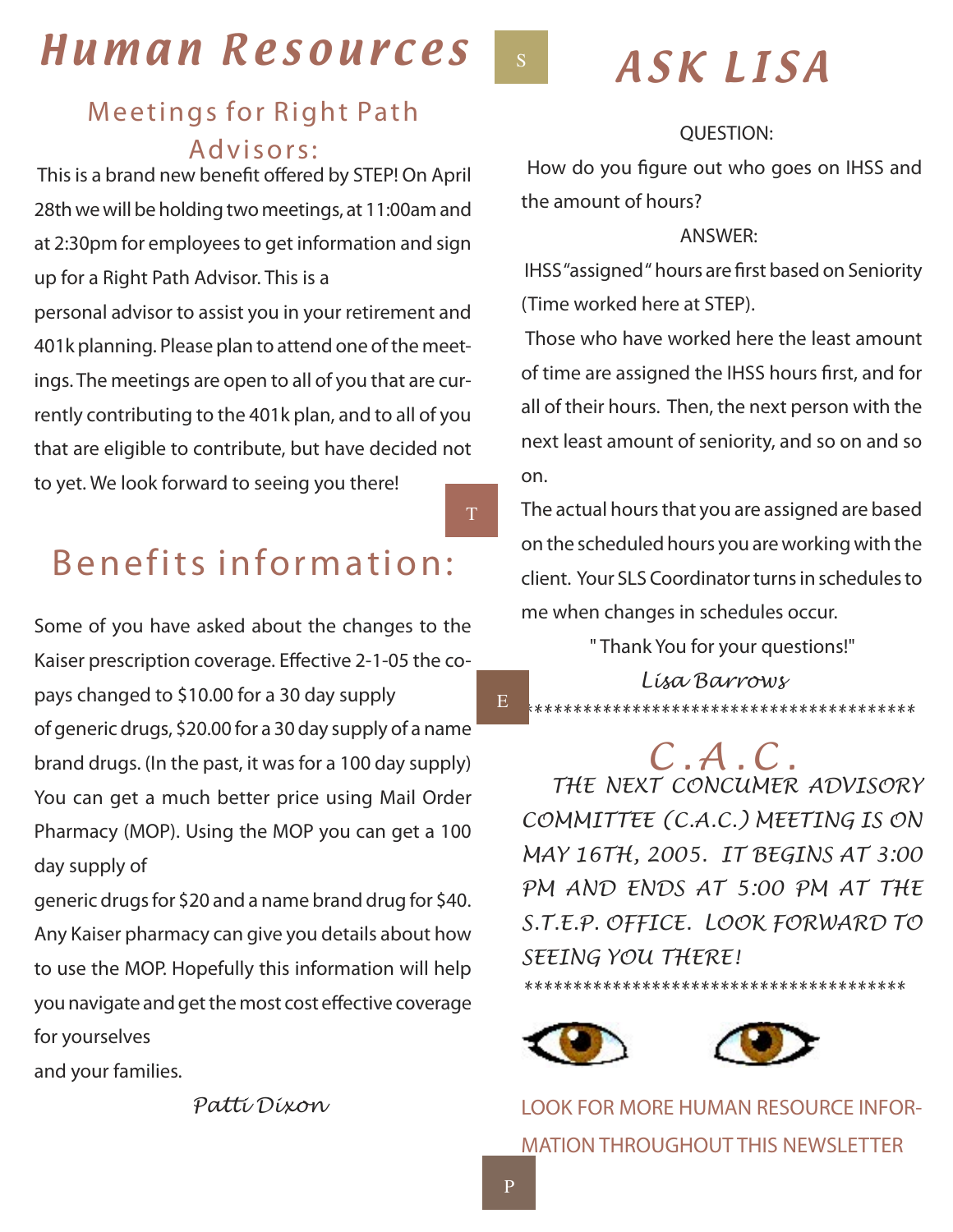# Disability History on Display in Birmingham

*In Birmingham the Civil Rights Institute has a new display (exibit) about disability rights. The center part is the Disability History wall. The display was created by Advocating Change Together (A.C.T.). There is a long history on the civil rights struggle of self-advocacy. The wall goes back and tells how the attitudes of society have affected disable individuals. Today's stereotypes are seen through pictures and words. The last panels are a terrific tribute to the strength of the human spirit. Here you will see people with disabilities living as regular people, advocates and disabilty rights activist demanding equality, and rallies. There is also a "Disability Culture Rap" video that was contributed by A.C.T. Advocates Becoming Empowered (SABE) and the Alabama People First have contributed various relics, posters and videos, telling the stories of people's struggles and their victories as well as embracing today's movement on disabled rights.*

*"Understanding the past in relation to the present and the future is the mission of the BCRI. This exhibit's look at history from a disability perspective is significant." The Birmingham Civil Rights Institute takes seriously its role in promoting disability as a civil rights issue. We are committed to partnering with the disability community in seeking a deeper understanding of disability from a minority and cultural perspective."--Ahmad Ward, Head of Education at the Institute*

## **(Read by poet Gail Bottoms at BCRI event, March 31, 2005)**

# My alligator got away yesterday, Just got out of his pen and slipped away. The last time I spotted him, he was going toward Atlanta u p tow n ,

I ran behind him, I ran up and down. The last time I saw him, he was on the Capitol steps, with people jumping with screams and yelps. Up the steps and in the door, I couldn't see him anymore, so I went back home and closed the door. He ate all the nursing home lobbyists on the forth floor, then he went searching for more. A little while later I heard something outside, I looked out and there laid Clyde! I ran to him and stood by his side, he was so full of money; he laid down and died.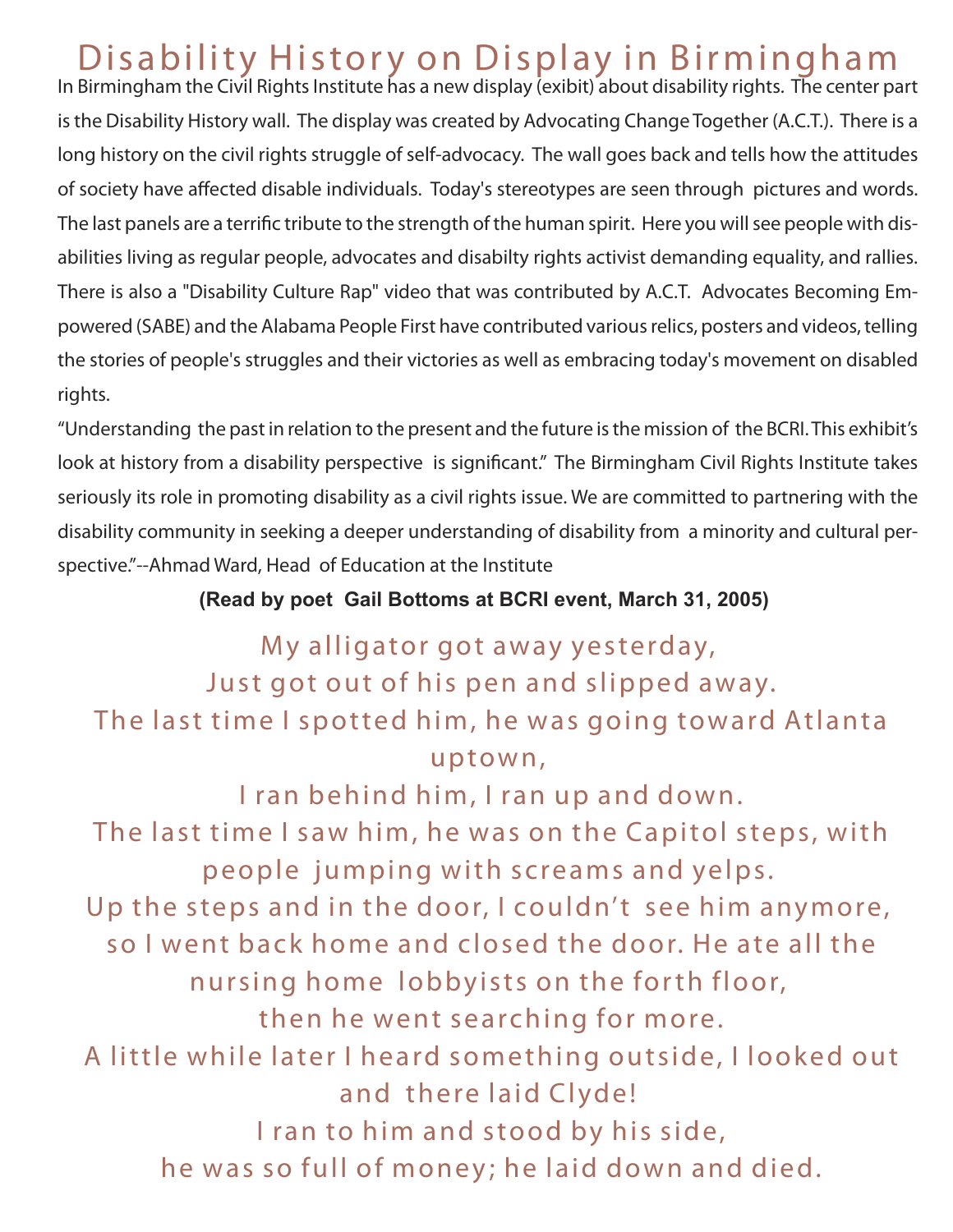## SLS - HEARING S

*Mandatory HSLS PA training May 9th, 9:30am to 11:30am at STEP office. Sexual Harassment Training presented by Sandy Goodsell. Also, learn a new recipe! See you there!*

*Thank you to those who attended: Mason, Kay, Angela, Deanna and Nicola.*

*The Hearing SLS Unit has been hiring lots of new staff. We would like to welcome aboard the new PAs and thank them for their participation in the orientation. We have also hired a new Coordinator. Welcome to the unit, Audra Granderson. Audra has been working at STEP for 4 years as a Personal Attendant and it is a great pleasure to be able to offer her a promotion to Coordinator. We are glad she has accepted as she knows many of the clients in our unit and brings a tremendous amount of expertise to her position.* 

*Lots of our clients are planning a trip to Disneyland for the end of this month. We hope they have a great time! Our unit would like to extend its condolences to Laura Sowdon who had a family member pass away recently.* 

 *Sandee Nieves & Patti Uplinger \*\*\*\*\*\*\*\*\*\*\*\*\*\*\*\*\*\*\*\*\*\*\*\*\*\*\*\*\*\*\*\*\*\*\*\*\*\*\*\*\*\*\*\*\*\*\*\**





E

T

 *PEOPLE! YOU'RE STILL* **NOT PUTTING YOUR NUMBER ON YOUR TIME CARDS***. THE NUM-BER IS ON YOUR PAY STUB.. (IF YOU DON'T KNOW WHERE IT IS). ALSO, PLEASE* **PRINT** *YOUR NAME ON THE TIME CARD . THANKS!*

 *Robin McGurran*

 **It is Spring season, so it is time for all to help our Consumers to do spring cleaning in their homes. It's important we have a clean home for our Clients so our folks can live in a healthy clean environment as we would want for ourselves. So please encourage your SLS coordinator to have house meeting at your clients home so a team of you guys can discuss what the best way to deep clean the home, and as a team can get it done quicker.**

 **Let you know the Deaf Unit will be making announcement that we will be looking for new SLS coordinator for our department, if you are really interested please contact the front desk and arrange for an interview.** 

**If you have any question regarding this position please feel free to contact Diana at DJMiller@tmail.com or Sam Holden at samjr@tmail.com.**

 **We will make an announcement of the date/time for our next Pa Training in April.**

> **Enjoy the warm weather! Thanks!**

 *Diana Miller & Samuel Holden*

PA AC

*Next Personal Attendant Advisory Committee Meeting: Aptil, 25th, 2005 9:00 am - 11:00 am - Classrooms #1 & #2 Please make arrangements with your Coordinator in advance, if you would like to attend. Please bring your PAAC* 

*Questionnaire with you!*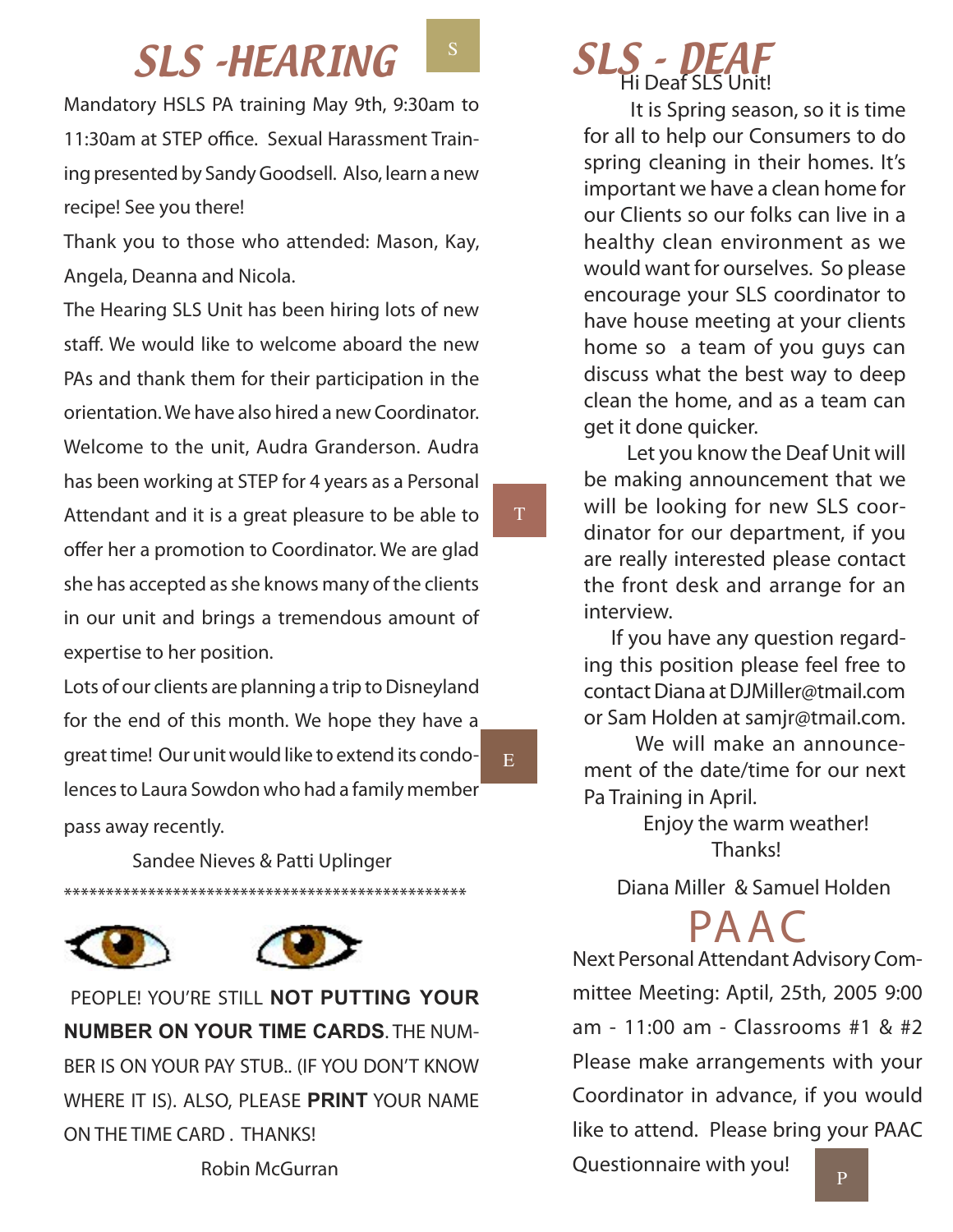

# I L S

**ILS Unit is currently working on the ILS Unit Training Video. For perspective employees as well as individuals interested in learning more about ILS. We have had several enthusiastic responses from both instructors and clients interested in participating in the making of this film.**

**The expansion of the ILS Unit to Yuba City/Marysville is well on its way. We will be meeting with the Service Coordinators in that area on the 19th of this month. We also hope to find office space in the area while we are there.**

 **The Parent Support Group will meet again on April 21st, from 3:30 -5:00 pm at the STEP Office. This months class will focus on developing positive relationships in our lives.**

 *Heather Campbell*

# Day Program

What an awesome Day program! We are continuing to grow. We would like to give a warm welcome to 2 new staff, Melissa Knight and Rex Stacy; and a new Client, Alex Negro. Alex say's everyday "I like to work here. I am happy."

As some of you may know, Day Program has started a new job, caterting! The individuals in charge are Casey, Vickie and Jennifer. The Job Coach is Katrina Parham. They will have Barbeque lunch *service April 22nd. Please look for the poster hanging in and around the office. If you need a party catered, PA training, or any type of meeting that requires food service, please contact Debbie Waters at Daho2s@tmail.com or Debbiew@stepsite.com. We would be happy to assist you with your events.*

It is getting warmer so make sure that your clients have sunblock and drink pleny of water. - Debbie Waters

**Any articles, announcements, STARS, and resource information is welcome. The deadline for the next newsletter is 5/13/05.**

# Jen's Trivia Question:

*Be the first person to visit Jen Jone's office with the correct answer and receive a prize: LAST MONTH's WINNER: Stephanie Sgro - \$10 gas card.*

## *THIS MONTH'S QUESTION:*

 What was the name of the ship that was supposed to accompany the Mayflower but had to turn back because it wasn't seaworthy?

NOTE: AN INDI-VIDUAL CAN WIN ONCE EVERY 3 MONTHS

The S.T.E.P. Safety Committee is looking for members. We are in need of a Deaf & a Hearing SLS Coordinator, a Deaf & a Hearing ILS Instructor, a Deaf & a Hearing PA, and a Deaf & a Hearing Client. If interested, please attend our next meeting: Friday, April 29th at the S.T.E.P. Office, or see Sandy Goodsell or Jen Jones for more info.

# **HumanResources** Meetings for **Right Path** Advisors:

*This is a brand new benefit offered by STEP! On April 28th we will be holding two meetings. at 11:00am and at 2:30pm for employes to get information and sign up for a Right Path Advisor. This is a personal advisor to assist you in your retirement and 401k planning. Please plan to attend one of the meetings. The meetings are open to all of you that are currently contributing to the 401k plan, and to all of you that are eligible to contribute, but have decided not to yet. We look forward to seeing you there!*

 *Patti Dixon*

" Success is not counted by how high you have climbed but by how many you brought with you." - Wil Rose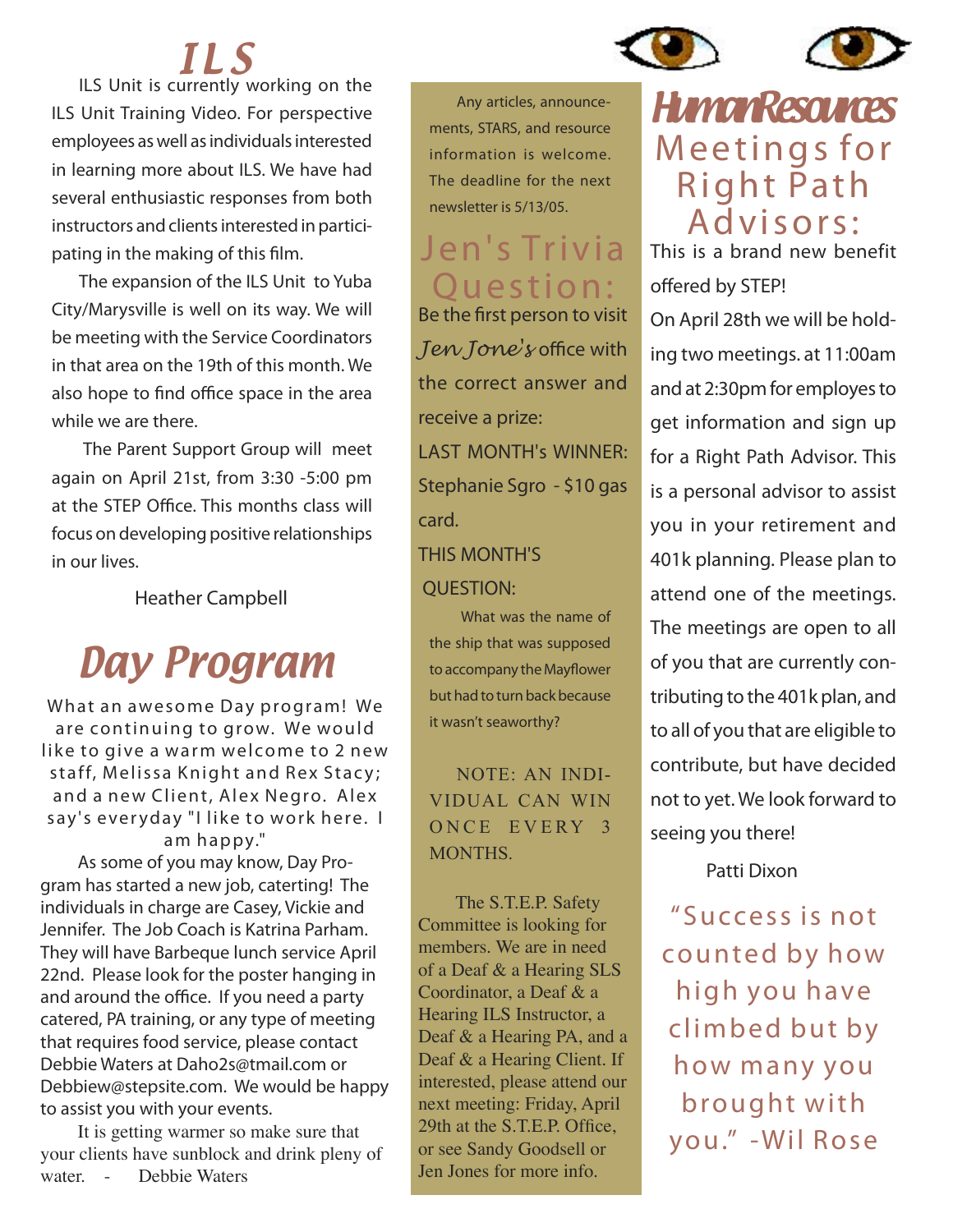# A S S E M B LY BUDGET HEARING

*Assembly Budget Hearing regarding Regional Center Services April 25th at 4PM. Please plan to attend. Contact Patti U for more information or for help with your testimony. Senate Budget Hearings for Regional Center Services were held April 11th. Senator Tom Torlakson said that it was very compelling to see so many people in attendance at this hearing and listening to all of the testimony provided. He also recommended that we write letters to the Governor and our assembly and senate representatives. It makes a difference when they can see how their action in creating the state budget affects people with*

*developmental disabilities.* 

<sup>T</sup>

*CALIFORNIA DISABILITY COMMUNITY ACTION NETWORK CDCAN CAPITOL NEWS REPORT #023-2005 www.cdcan.us April 18, 2005 - Monday early morning Linking people to disability rights and unified action State Budget Crisis \* SSI/SSP PROPOSED CUT BY GOV TOPIC OF 4/20 BUDGET HEARING \* IHSS QUALITY ASSURANCE ALSO FOCUS OF 4/20 BUDGET HEARING \* DEPT OF SOCIAL SERVICES SCHEDULES 4/22 IHSS QA UPDATE MEETING \* CDCAN REPORT ON IHSS RELATED LEGISLATION* 

# SACRAMENTO -

*The Governor's proposed reductions to grants to the State's lowest income seniors and people with developmental and other disabilities and a update on a "quality assurance initiative" for the In-Home Supportive Services program is the focus of the Assembly Budget Subcommittee #1 on Health and Human Services hearing, scheduled for April 20, at 1:30 PM, in the State Capitol in Room 444 [see CDCAN Action Alert later today calling for people with disabilities and seniors and other advocates to attend this hearing]. Advocates have been urging the Governor to rescind his budget proposals that would permanently suspend the scheduled January 2006 cost of living adjustment for Supplemental Security Income (SSI)/State Supplemental Program (SSP) that they say is critical for low-income seniors, people with developmental and other disabilities for housing, food and other critical needs.* 

*Advocates also have protested since January against the Governor's proposal to end the State's contribution to IHSS worker wages above the State minimum wage - an action, if approved by the Legislature, they claim will* result in a massive rollback across the state in worker wages and a loss of thousands of workers - something *the Schwarzenegger Administration disputes strongly. Many advocates have sharply questioned how IHSS Quality Assurance can move forward if IHSS workers are forced to leave the field due to a rollback in wages that in turn, threatens the ability of thousands of children and adults with delvelopmental and other*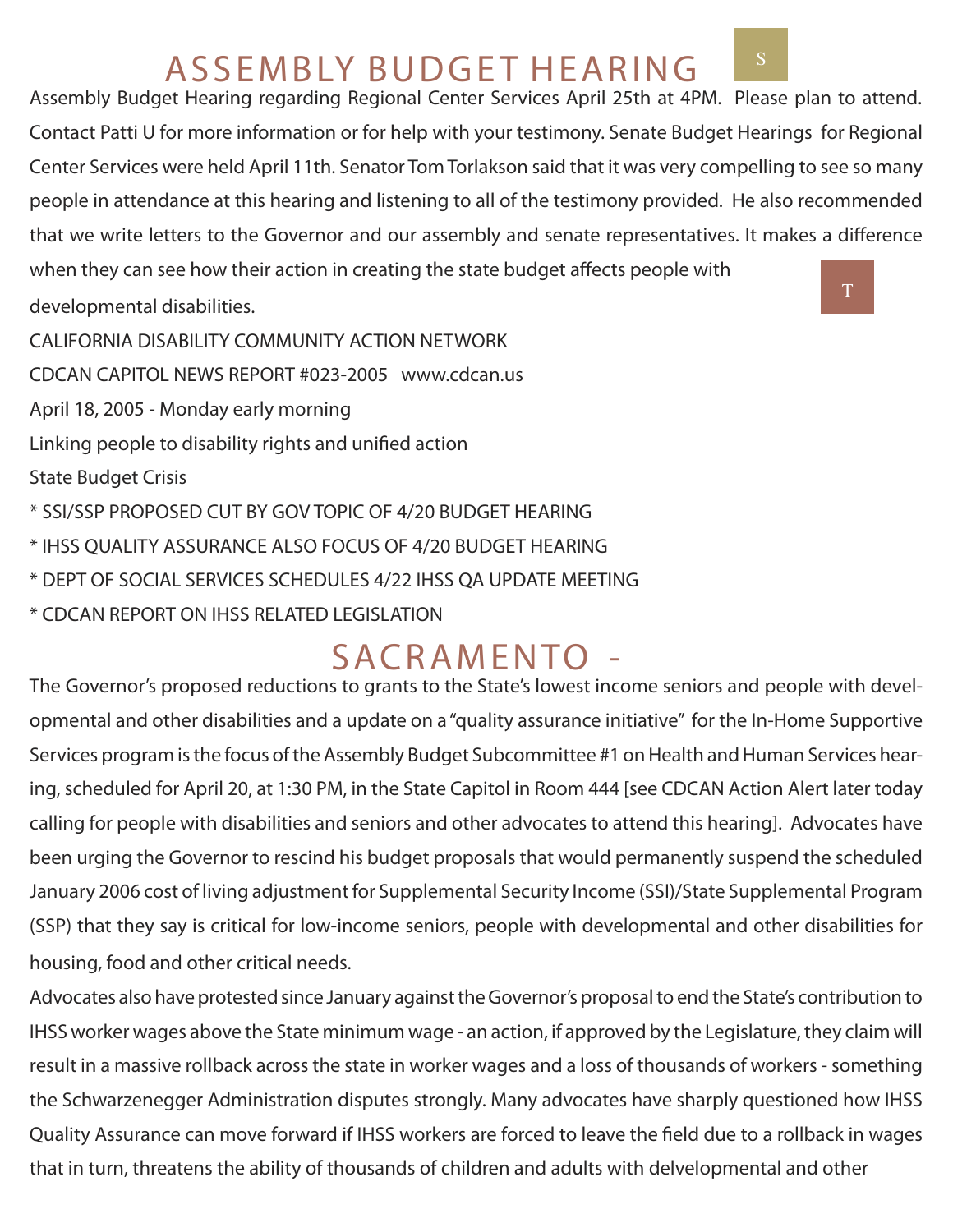disabilities and seniors to live in their own homes.

*Earlier, on April 6, the Assembly Budget Subcommittee on a strong bi-partisan vote of 4-0, took action to reject Gov. Schwarzenegger's budget proposal that would eliminate the State's contribution in paying for In-Home Supportive Services (IHSS) worker wages and benefits above the State minimum wage of \$6.75. Freshman Republican Assemblymember Sam Blakeslee (R-San Luis Obispo, 33rd District) broke ranks with the Schwarzenegger Adminisration and voted with his three Democratic members, Assemblymembers Hector De La Torre, Chair (D-South Gate, 50th District); Loni Hancock (D-Berkeley, 14th District) and Gene Mullin (D-South San Francisco, 19th District) to reject the Governor's IHSS wage proposal. Assemblymember Rick Keene (R-Chico, 3rd District) was not present at the hearing and did not vote.* 

*The Assembly budget hearing - which will likely mirror the hearings held on March 17 and April 14 on those topics by its counterpart in the Senate - the Senate Budget Subcommittee #3 on Health and Human Services. The Senate has taken no action yet on those issues or on the IHSS worker wage proposal.* 

E

### • April 22 IHSS Quality Assurance Initiative Stakeholder Meeting

*Also scheduled this week is a IHSS Quality Assurance Initiative Stakeholders Meeting, organized by the Department of Social Services, set for April 22, Friday morning from 10:00 AM to 12 noon, at the Secretary of State Office Building Main Auditorium, 1500 11th Street in Sacramento (less than 2 blocks from the State Capitol). The meeting - the third stakeholder meeting - is to provide an update on the initiative.* 

#### TOLL FREE LINE:

*available for those people who cannot attend the meeting. Number is 1-888-730-9136, passcode 26414 and the conference call leader is Brian Koepp.* 

#### R S V P:

*The Department of Social Services, which oversees the entire IHSS program, is requesting that people who*  wish to attend the meeting (or call in) to rsvp to staff person Andrea Allgood at 916/229-4583. Contact her *for any reasonable accomodation or meeting materials provided in alternative formats (deadline for that was April 15th).* 

*Other IHSS Meetings by Department of Social Services (dates/times subject to change):* 

P

•April 26 - 09:30 AM - 12:30 PM - IHSS Quality Assurance Hourly Task Guidelines Workgroup

## • April 29 - 09:30 AM - 12:30 PM - IHSS Quality Assurance Forms Workgroup KEY IHSS RELATED STATE LEGISLATION

*Below are some of the key state legislation related to In-Home Supportive Services. Note that other bills - including those impacting closure of Agnews Developmental Center, a proposed new Medicaid waiver that would expand a version of "self determination" for eligible children and adults with developmental disabilities would all have some impact on IHSS. In addition, a major battle in the US Congress regarding the*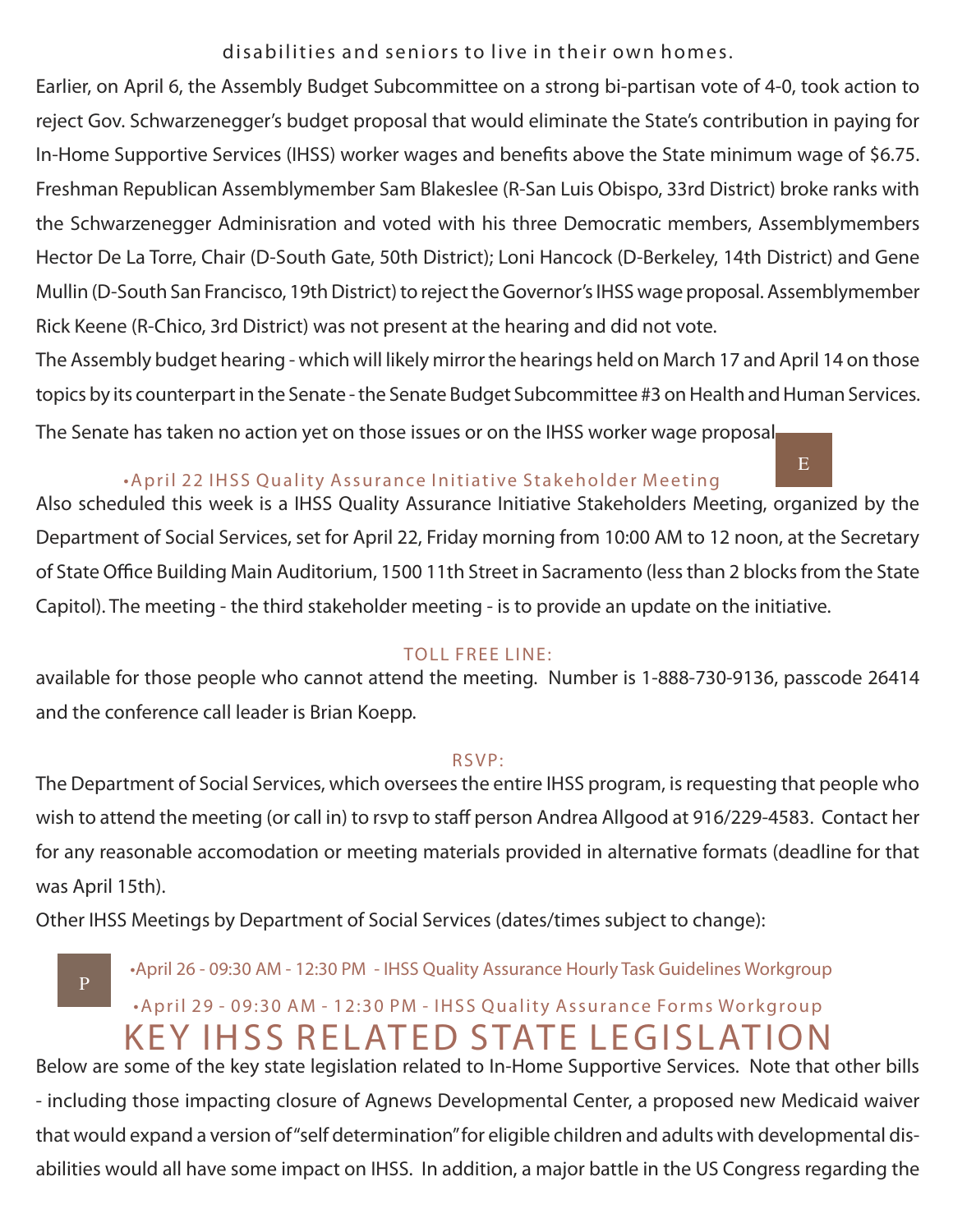*Bush Administration's proposed major cuts to Medicaid, continues, after a close vote in early March by the US Senate which rejected the President's cuts - for now. Please see CDCAN Legislative Report to be issued*  later this week for a full report of all bills, including special education, housing, transportation, and other *community-based services, health facilities including state hospitals and developmental centers. Note: the "ADA/Olmstead Impact" refers to the bill's impact (if any) to the federal Americans With Disabilities Act, and the landmark 1999 US Supreme Court Olmstead Decision that required the states to take measures to avoid the "unnecessary institutionalization" of people with disabilities and seniors. Also listed - when appropriate, would be the potential impact to California's Lanterman Developmental Disabilities Services Act - considered the "civil rights act" for people with developmental disabilities. California is the only state in the nation with such a law.* 

## AB 392 - County Integrated Health & Human Services

*WHAT THIS BILL WOULD DO: Permits any county upon approval of its board of supervisors, with the assistance and participation of the appropriate state departments (using existing resources), to implement a integrated and comprehensive county health and human services system.* 

*ADA/OLMSTEAD IMPACT: Very important ˆ especially how these projects are developed and how it includes in-home supports or services.* 

## AB 472 - IHSS Worker Background Checks

*WHAT THIS BILL WOULD DO: Authorizes criminal background checks of In-Home Supportive Services (IHSS) employees by Public Authorities and prohibits assessment of the costs of those checks to IHSS workers or consumers (recipients).* 

*ADA/OLMSTEAD IMPACT: Very important. Many advocates would agree that as long as IHSS workers or*  recipients were not assessed the costs for required background checks that it should no mean a reduction *in the number of workers available which in turn would impact the ability of people with disabilities and seniors to remain in their own homes. The bill makes no changes to IHSS recipients Œ rights to hire, fire, and supervise the work of any IHSS workers providing supports or services to them.*